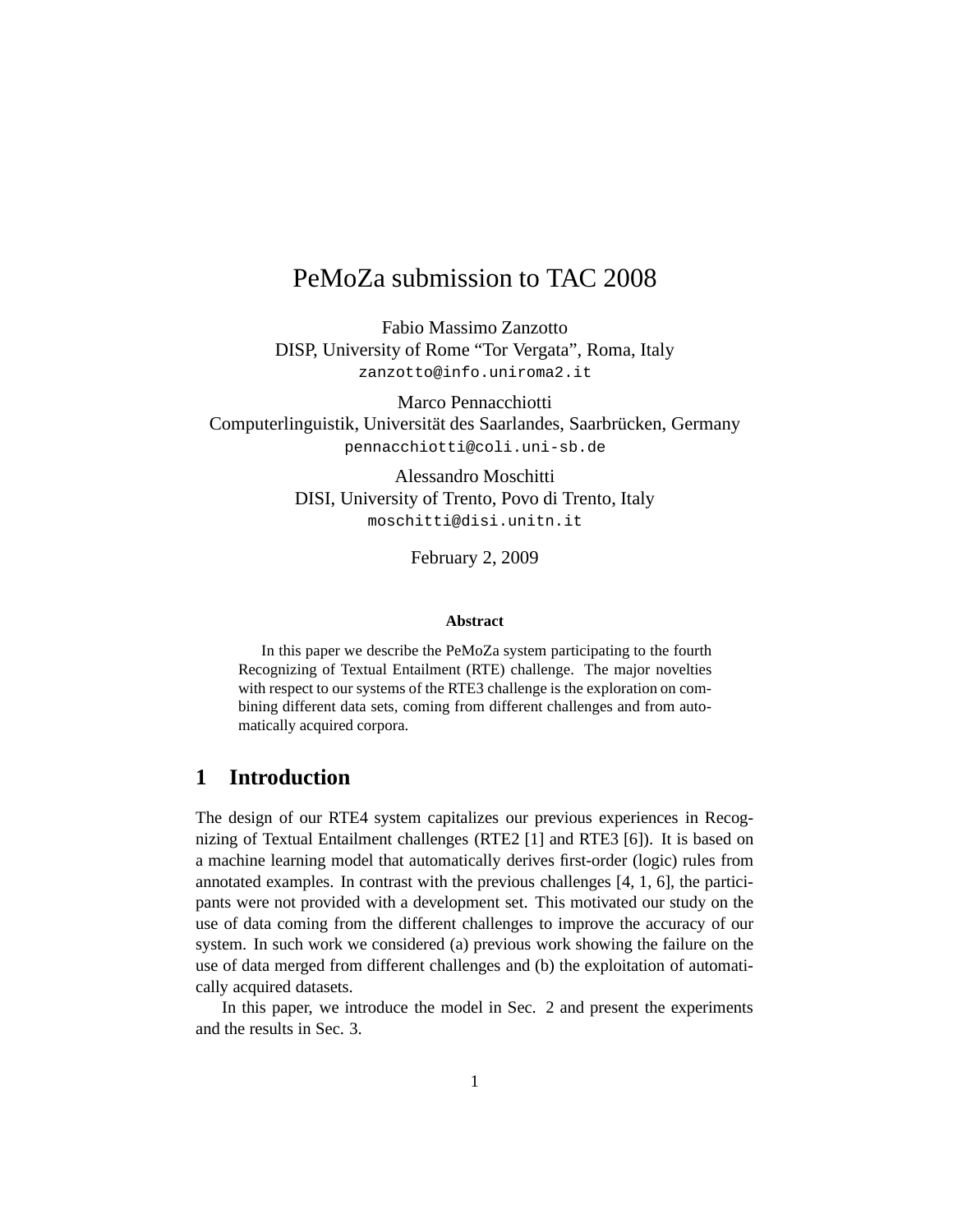

Figure 1: A syntatically analyzed textual entailment pair

### **2 Learning first-order rewrite rules from examples**

Our model is based on a feature space, which can represent first-order syntactic rewrite rules as described in [12]. This section describes such space (Sec. 2.1) as well as the kernel function which implicitly defines such space (Sec. 2.2.1).

#### **2.1 First-order syntactic rewrite rules feature space**

In the feature space of first-order syntactic rewrite rule (FOSR), each feature  $f_{\rho}$ represents a syntactic first-order or grounded rewrite rule  $ρ$ . For example, the rule:



is represented with the feature  $\langle l', r' \rangle$ . A  $(T, H)$  pair p activates a feature  $f_{\rho}$ if it unifies with the rule  $\rho$ . For example, the above feature  $f_{\rho'}$  is activated for the example in Fig. 1.

#### **2.2 Kernels for the FOSR feature space**

Since the full FOSR feature space has an exponential number of features, we use the kernel trick to optimize computations. It consists in defining the scalar product  $K(i_1, i_2)$  between two instances  $i_1$  and  $i_2$  in such space, instead of first defining the function F mapping instances in the feature space, i.e.,  $\mathcal{F}(i_1)$  and  $\mathcal{F}(i_2)$  and then computing the distance. This is possible because kernel-machines, e.g. SVMs, only use  $K(i_1, i_2)$  and not directly the feature values.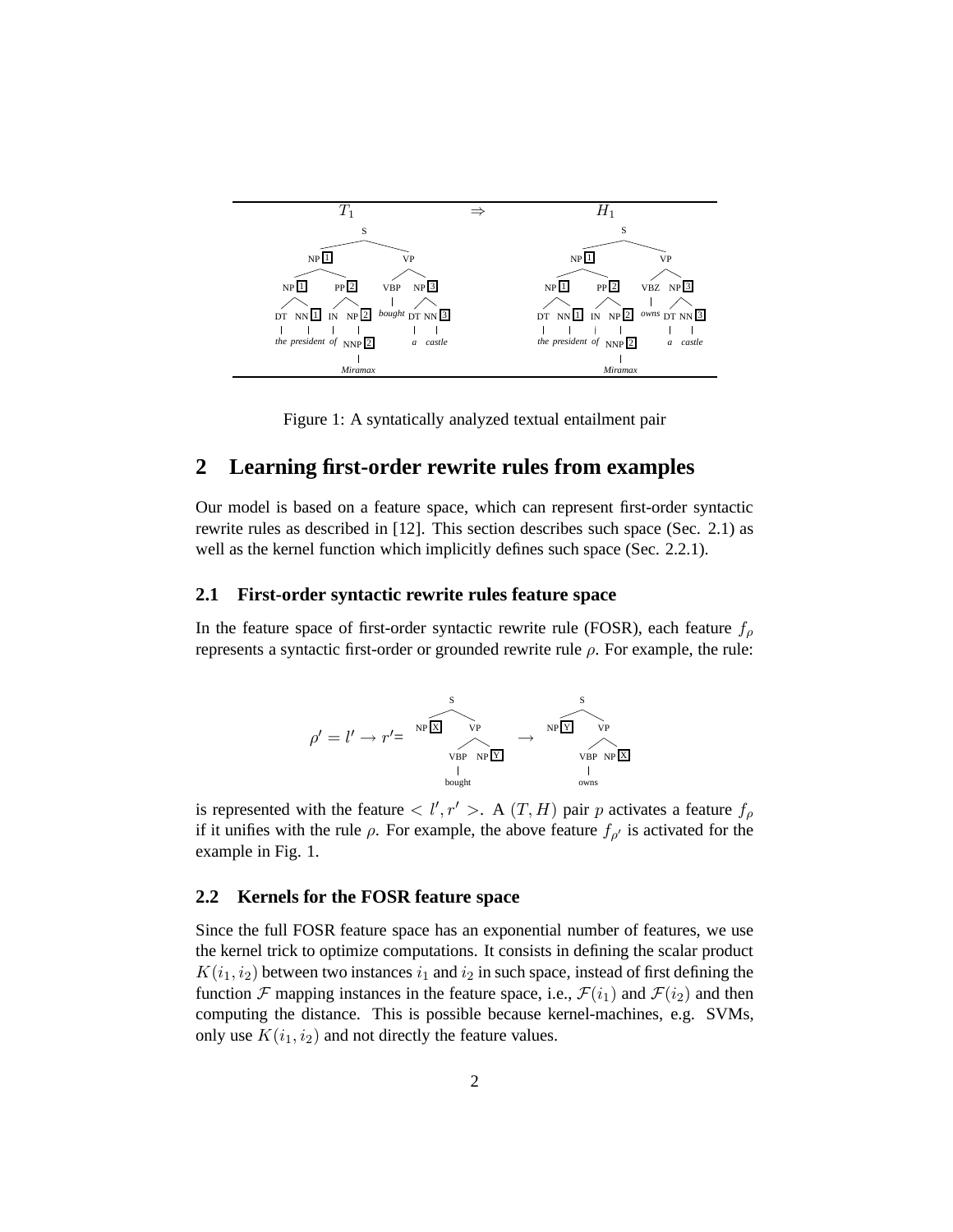Our kernel is defined as follows. Let  $\mathcal{F}(T, H)$  be the set of features that the example  $(T, H)$  activates. For example, the set of features  $\mathcal{F}(T_1, H_1)$  activated by the example in Fig. 1 is:  $\mathcal{F}(T_1, H_1) =$ 

$$
\left\{ \left\langle \begin{array}{ccccc} & & & & & s & & & \\ \text{NP} & & & & & & \text{NP} \\ \text{VP} & & & & & & \text{NP} \\ \text{VP} & & & & & & \text{NP} \\ \text{VP} & & & & & & \text{NP} \\ \text{P} & & & & & & \text{NP} \\ \text{D} & & & & & & \text{NP} \\ \text{D} & & & & & & \text{NP} \end{array} \right\rangle \text{, } \left\langle \begin{array}{ccccc} & & & & & s & & \\ \text{N} & & & & & & \text{N} \\ \text{N} & & & & & & \text{N} \\ \text{N} & & & & & & \text{N} \\ \text{N} & & & & & & \text{N} \\ \text{D} & & & & & & \text{N} \\ \text{D} & & & & & & \text{N} \\ \text{D} & & & & & & \text{N} \\ \end{array} \right\rangle \text{, } \left\langle \begin{array}{ccccc} & & & & & s & & \\ \text{N} & & & & & & \text{N} \\ \text{N} & & & & & & \text{N} \\ \text{N} & & & & & & \text{N} \\ \text{N} & & & & & & \text{N} \\ \text{N} & & & & & & \text{N} \\ \end{array} \right\rangle \text{ , } \dots \right\}
$$

The kernel function  $K((T', H'), (T'', H''))$  that we need to model is then:

 $K((T', H'), (T'', H'')) = |\mathcal{F}(T', H') \cap \mathcal{F}(T'', H'')|$ 

The problem of computing this kernel is exponential in the number of variables between T and H [12]. We will then use the approximated and efficient version proposed in [11].

In the rest of the section we propose a kernel function to define the ground and first-order spaces. We first introduce the tree kernel functions in Section 2.2.1. Then, we describe how we use this function to define kernels for the FOSR feature space (Section 2.2.2).

F VP V *book* NP D *a* N *flight* = n VP V NP D *a* N *flight* , VP V NP D N , NP D *a* N *flight* , NP D *a* N , NP D N *flight* , NP D N , N *flight* , . . .o

Figure 2: A syntactic parse tree.

#### **2.2.1 Tree Kernel Functions**

Tree kernels represent trees in terms of their substructures (fragments) which are mapped into feature vector spaces, e.g.,  $\mathbb{R}^n$ . A kernel function measures the similarity between two trees by counting the number of their common fragments. For example, Figure 2 shows some substructures for the parse tree of the sentence "book a flight". The main advantage of tree kernels is that, to compute the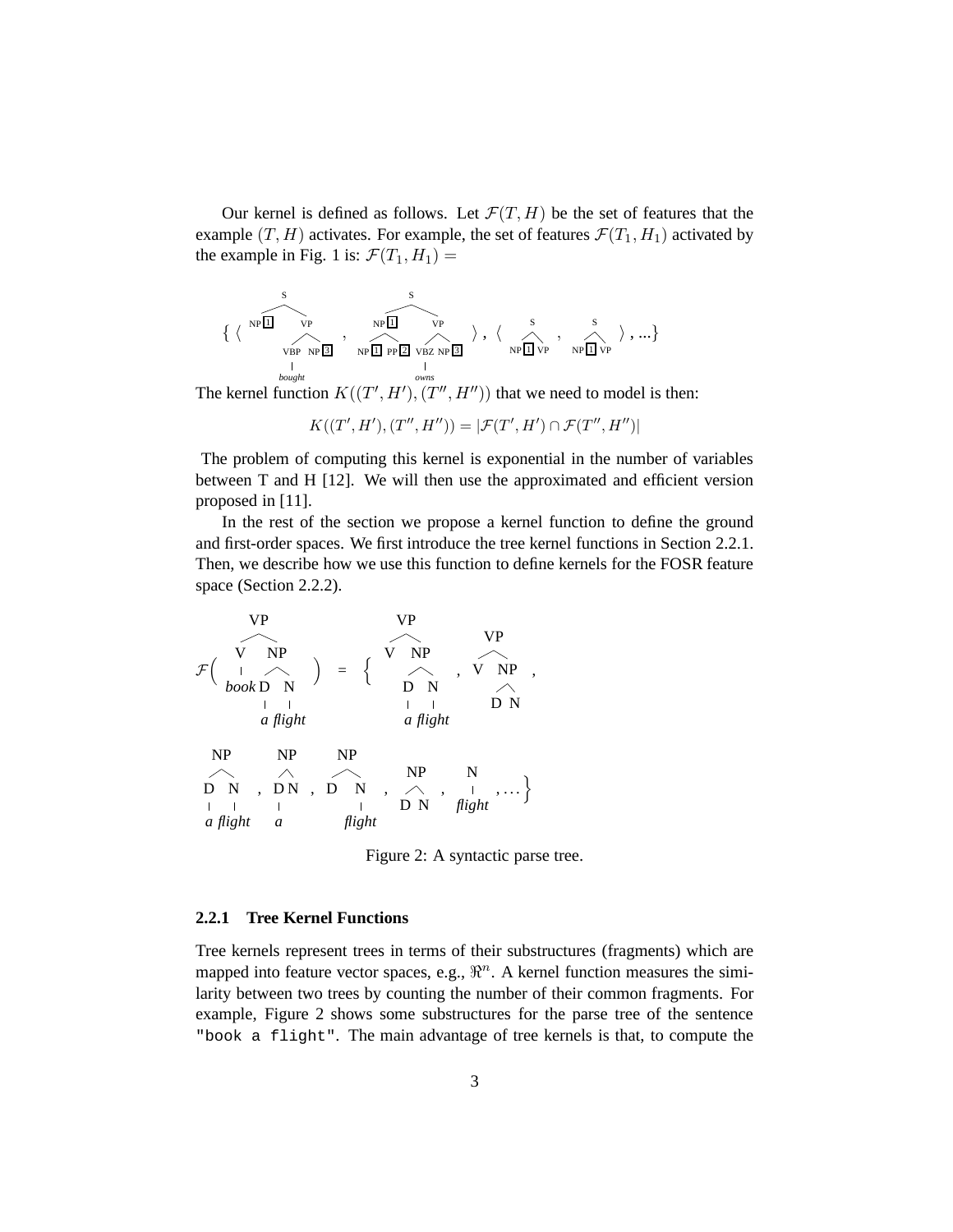substructures shared by two trees  $\tau_1$  and  $\tau_2$ , the whole fragment space is not used. In the following, we report the formal definition presented in [3].

Given the set of fragments  $\{f_1, f_2, ...\} = \mathcal{F}$ , the indicator function  $I_i(n)$  is equal to 1 if the target  $f_i$  is rooted at node n and 0 otherwise. A tree kernel is then defined as:

$$
TK(\tau_1, \tau_2) = \sum_{n_1 \in N_{\tau_1}} \sum_{n_2 \in N_{\tau_2}} \Delta(n_1, n_2)
$$
 (1)

where  $N_{\tau_1}$  and  $N_{\tau_2}$  are the sets of the  $\tau_1$ 's and  $\tau_2$ 's nodes, respectively and  $\Delta(n_1, n_2) =$  $\sum_{i=1}^{|\mathcal{F}|} I_i(n_1) I_i(n_2)$ . This latter is equal to the number of common fragments rooted in the  $n_1$  and  $n_2$  nodes and  $\Delta$  can be evaluated with the following algorithm:

- 1. if the productions at  $n_1$  and  $n_2$  are different then  $\Delta(n_1, n_2) = 0$ ;
- 2. if the productions at  $n_1$  and  $n_2$  are the same, and  $n_1$  and  $n_2$  have only leaf children (i.e. they are pre-terminal symbols) then  $\Delta(n_1, n_2) = 1$ ;
- 3. if the productions at  $n_1$  and  $n_2$  are the same, and  $n_1$  and  $n_2$  are not preterminals then

$$
\Delta(n_1, n_2) = \prod_{j=1}^{nc(n_1)} (1 + \Delta(c_{n_1}^j, c_{n_2}^j))
$$
 (2)

where  $nc(n_1)$  is the number of the children of  $n_1$  and  $c_n^j$  is the j-th child of the node *n*. Note that, since the productions are the same,  $nc(n_1) = nc(n_2)$ .

Additionally, we add the decay factor  $\lambda$  by modifying steps (2) and (3) as  $follows<sup>1</sup>$ :

2. 
$$
\Delta(n_1, n_2) = \lambda
$$
,  
3.  $\Delta(n_1, n_2) = \lambda \prod_{j=1}^{nc(n_1)} (1 + \Delta(c_{n_1}^j, c_{n_2}^j)).$ 

The computational complexity of Eq. 1 is  $O(|N_{\tau_1}| \times |N_{\tau_2}|)$  although the average running time tends to be linear [10].

The next section shows a technique to assign the same placeholders to similar text and hypothesis pair.

 $1$ To have a similarity score between 0 and 1, we also apply the normalization in the kernel space, i.e.  $K'(\tau_1, \tau_2) = \frac{TK(\tau_1, \tau_2)}{\sqrt{TK(\tau_1, \tau_1)} \times TK(\tau_2, \tau_2)}}$ .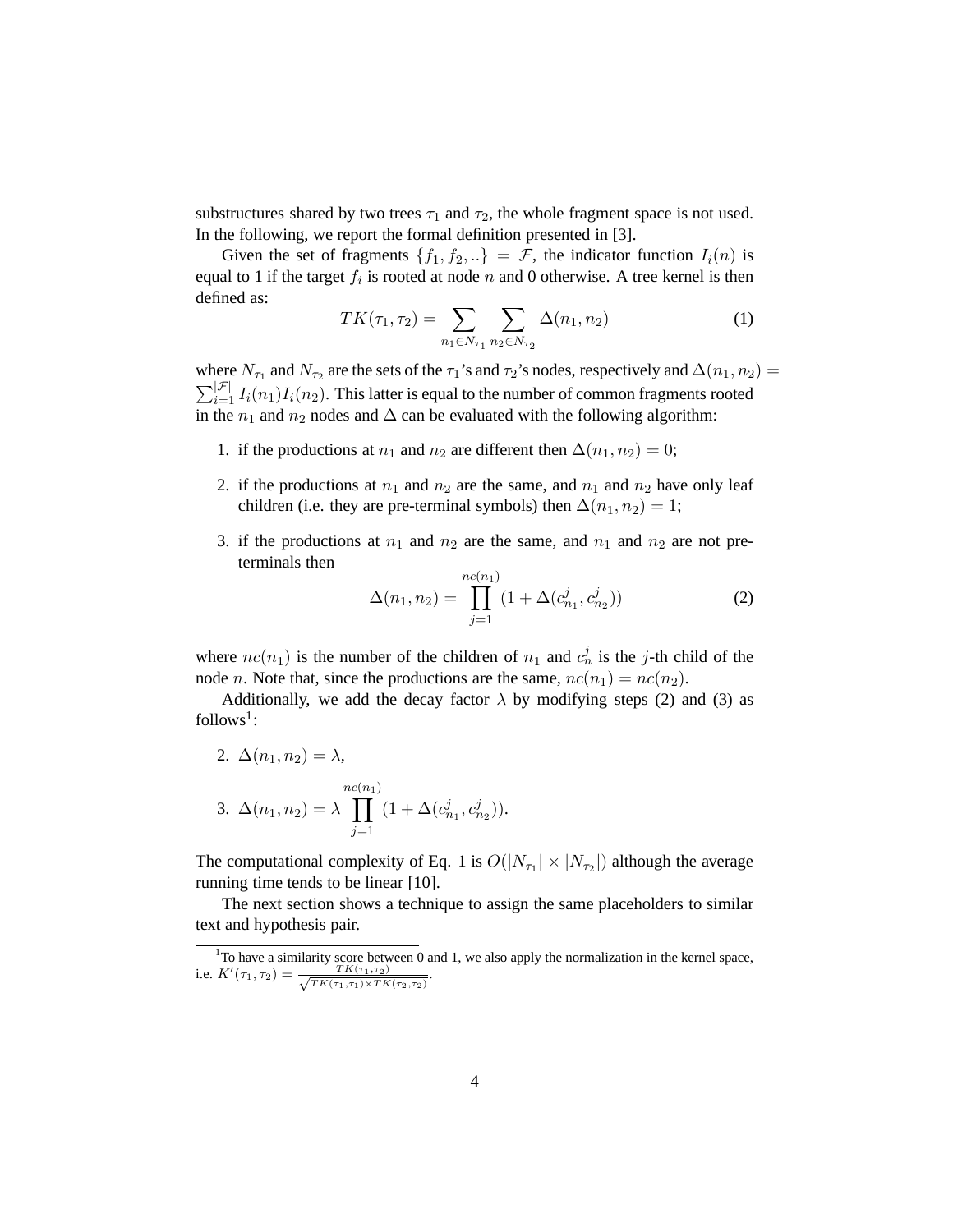#### **2.2.2 Matching First-order Features**

Defining kernel functions implementing the FOSR feature space is not trivial. Tree kernels applied to two texts or two hypotheses match identical fragments. When variables are added to trees as in the FOSR feature space, the labeled fragments are matched only if the basic fragments and the assigned placeholders match. For example, let us compare the pair in Fig. 1 with the following pair:



The two pairs share many common features such as:



Yet, a simple use of the tree kernel function can lead to miss these common features. In  $(T_1, H_1)$   $\boxed{Y}$  is  $\boxed{3}$  while in  $(T_2, H_2)$  it is  $\boxed{2}$ . To detect this feature with simple tree kernel functions we need to find a correct mapping between placeholders in  $(T_1, H_1)$  and in  $(T_2, H_2)$ . It is straightforward to note that the correspondences  $1\neq 1$  and  $3\neq 2$  allow more substructures (i.e. large part of the trees) to be identical.

Although, there may be several approaches to accomplish this task, we apply a basic heuristic which is very intuitive:

*Choose the placeholder assignment that maximizes the tree kernel function over all possible correspondences*

More formally, let A and A' be the placeholder sets of  $\langle T, H \rangle$  and  $\langle T', H' \rangle$ , respectively, without loss of generality, we consider  $|A| \geq |A'|$  and we align a subset of  $A$  to  $A'$ . The best alignment is the one that maximizes the syntactic and lexical overlapping of the two subtrees induced by the aligned set of anchors. By calling C the set of all bijective mappings from  $S \subseteq A$ , with  $|S| = |A'|$ , to A', an element  $c \in C$  is a substitution function. We define the best alignment  $c_{max}$  the one determined by

 $c_{max} = argmax_{c \in C} (TK(t(T, c), t(T', i)) + TK(t(H, c), t(H', i)),$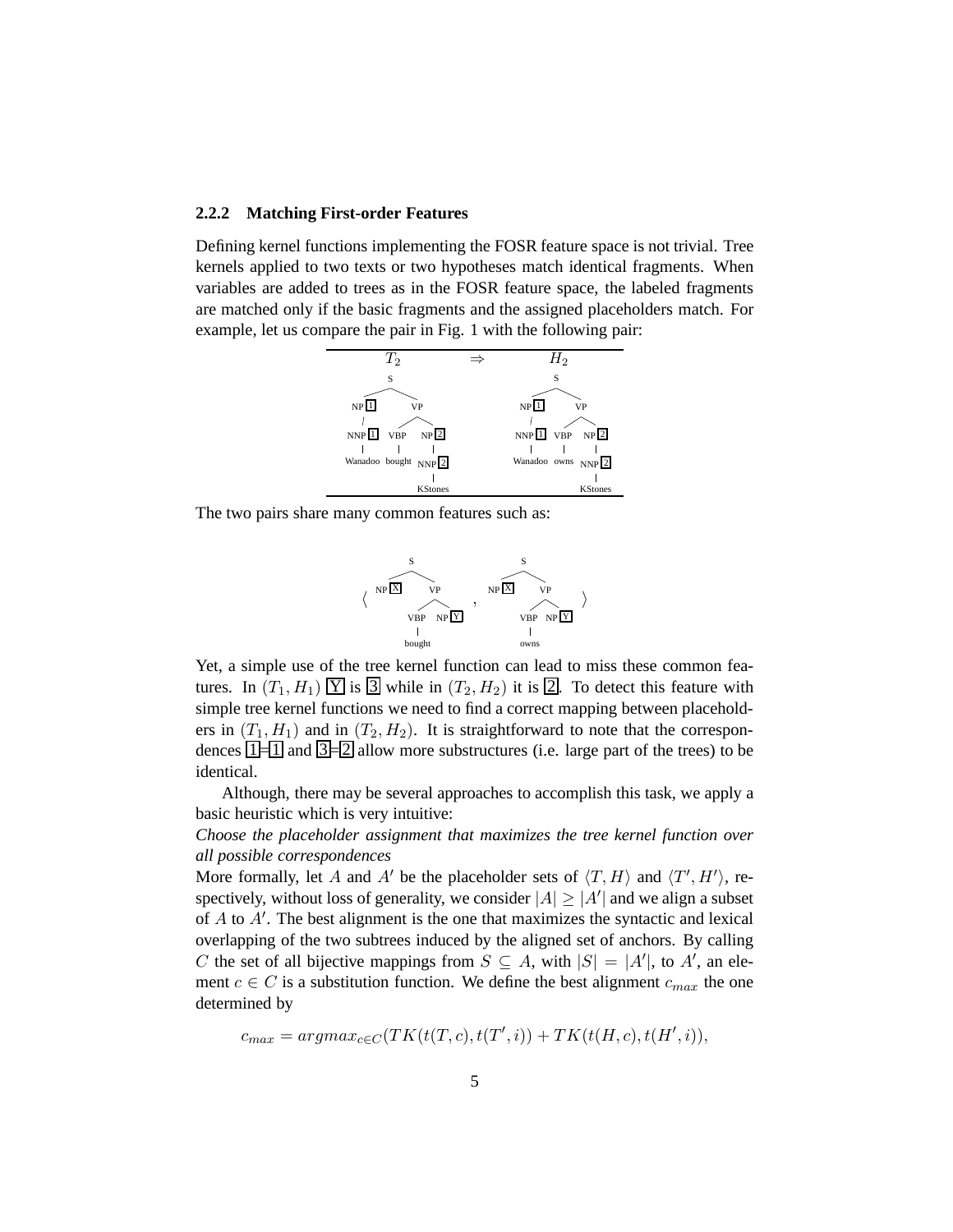where (1)  $t(\cdot, c)$  returns the syntactic tree enriched with placeholders replaced by means of the substitution c, (2) i is the identity substitution and (3)  $TK(\tau_1, \tau_2)$  is a tree kernel function (e.g. the one specified by Eq. 1) applied to the two trees  $\tau_1$ and  $\tau_2$ .

At the same time, the desired similarity value to be used in the learning algorithm is given by  $TK(t(T, c_{max}), t(T', i)) + TK(t(H, c_{max}), t(H', i))$ , i.e. by solving the following optimization problem:

$$
K_p(\langle T, H \rangle, \langle T', H' \rangle) = max_{c \in C}(TK(t(T, c), t(T', i)) + TK(t(H, c), t(H', i)),
$$
\n(3)

As a final remark, it should be noted that, (a)  $K_s(\langle T, H \rangle, \langle T', H' \rangle)$  is a symmetric function since the set of derivation  $C$  are always computed with respect to the pair that has the largest anchor set and (b) it is not a valid kernel as the  $max$ function does not in general produce valid kernels. However, in [7], it is shown that when kernel functions are not positive semidefinite like in this case, SVMs still solve a data separation problem in pseudo Euclidean spaces. The drawback is that the solution may be only a local optimum. Nevertheless, such a solution can still be valuable as the problem is modeled with a very rich feature space.

### **3 Preliminary analysis**

We study how effectively using data from different challenges and automatically acquired corpora. Our preliminary analysis demonstrates that (a) naively merging data is not effective and (b) the use of automatically acquired corpora decreases accuracy.

#### **3.1 Experimental Setup**

For our experiments, we used the following sets:

**news**: a corpus of 1600 examples obtained using the methods described for building the LCC corpus, both for the negative and positive examples  $[8]$ <sup>2</sup>. We randomly divided the corpus in two parts: 800 training and 800 testing examples. Each set contains an equal number of 400 positive and negative pairs.

**RTE1,RTE2**, and **RTE3**: the corpora from the first three RTE challenges [4, 1, 6]. We used the standard split between development and testing, where the former is used for training.

 $2$ For negative examples, we adopt the headline - first paragraph extraction methodology.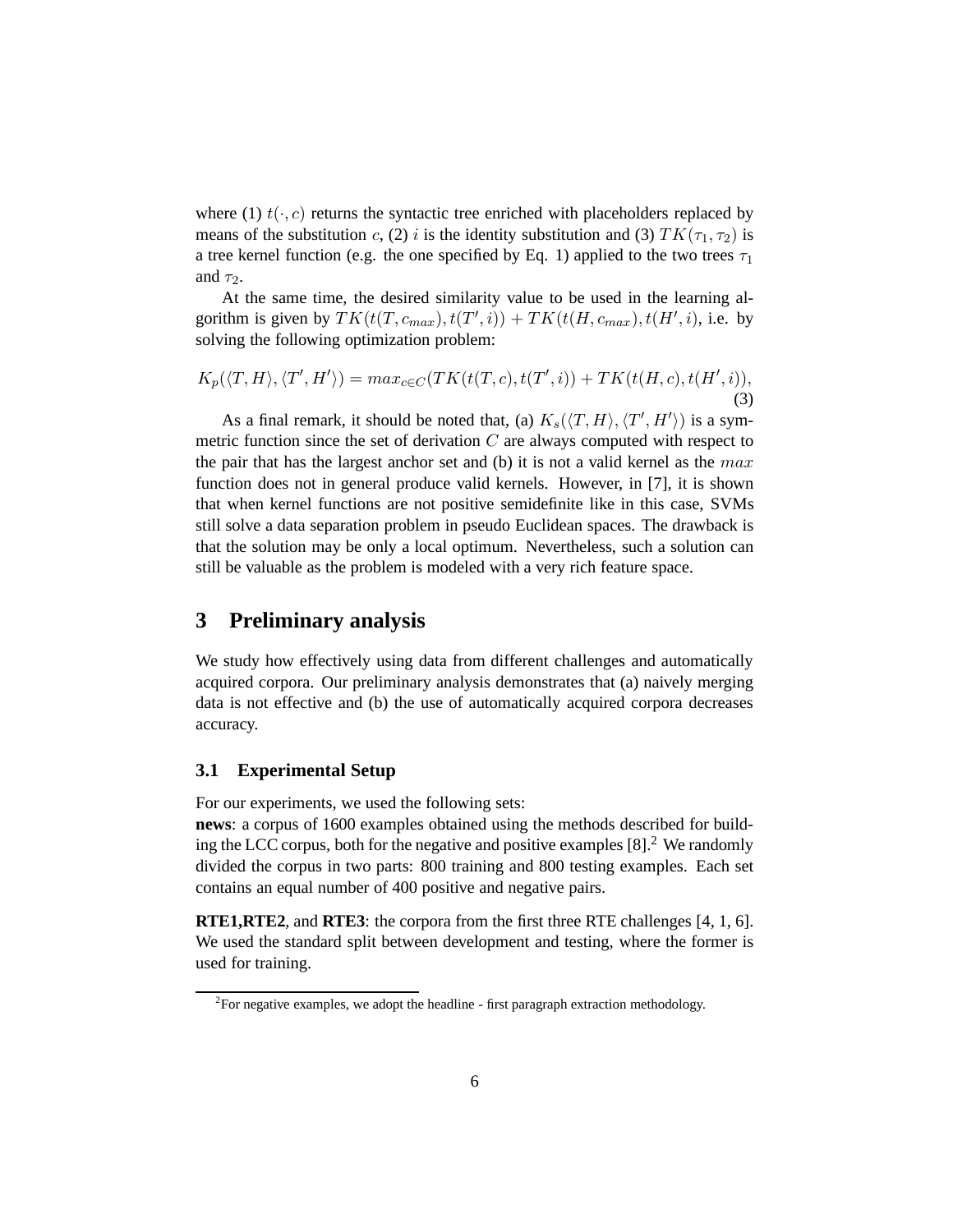| <b>Training Corpus</b> | Accuracy |
|------------------------|----------|
| RTE <sub>2</sub>       | 60.62    |
| RTE <sub>1</sub>       | 51.25    |
| RTE3                   | 57.25    |
| news                   | 53.25    |
| $RTE2 + RTE1$          | 58.5     |
| $RTE2+RTE3$            | 59.62    |
| RTE2+news              | 56.75    |

Table 1: Accuracy of different training corpora over RTE2 test

We use the Charniak Parser [2] for parsing sentences, and SVM-light [9] extended with the syntactic first-order rule kernels described in [12, 11]. Additionally, we used the lexical overlap similarity (lex model) score described in (Corley and Mihalcea, 2005).

#### **3.2 Experimental Results**

For the exploratory experiments, we used the FORS feature space described in Section 2. The first goal of the experiment is to check the quality of the automatically acquired corpus. We then independently experiment with the news corpora with the standard training-test splits as reported above. The accuracy of the system is 94.875% on the news corpus. The news corpus is very easy to separate: pilot experiments show that when increasing the size of the *news* corpus the accuracy reaches nearly 100%. This suggests that positive examples are very differently from negative ones. Indeed, we note that the lexical overlap in the negative examples is extremely low. This makes such dataset not really representative for the entailment phenomenon.

As a second step, we tested the use of RTE corpora from different challenges. Some experiments (e.g. [5]) show that RTE corpora are usually not homogeneous making difficult their joint exploitation. Following such work, we used RTE2 test set and different training sets obtained as combination of the remaining RTE sets. Results are reported in Table 1. The best result is achieved by training and testing on RTE2 (second row). As expected, the models learnt on RTE1 and RTE3 perform worse than on RTE2. RTE1 is extremely different from RTE2 according to our FOSR feature space. It is interesting to notice that all the experimented extensions of the RTE2 training lead to a drop in accuracy, suggesting that none of the corpora is homogeneous to RTE2. Yet, the performance drop of the news corpus (RTE2 + news) is much larger than when using the other two RTE corpora (i.e. RTE2 + RTE1 and RTE2 + RTE3). This suggests that *news* is very different from RTE and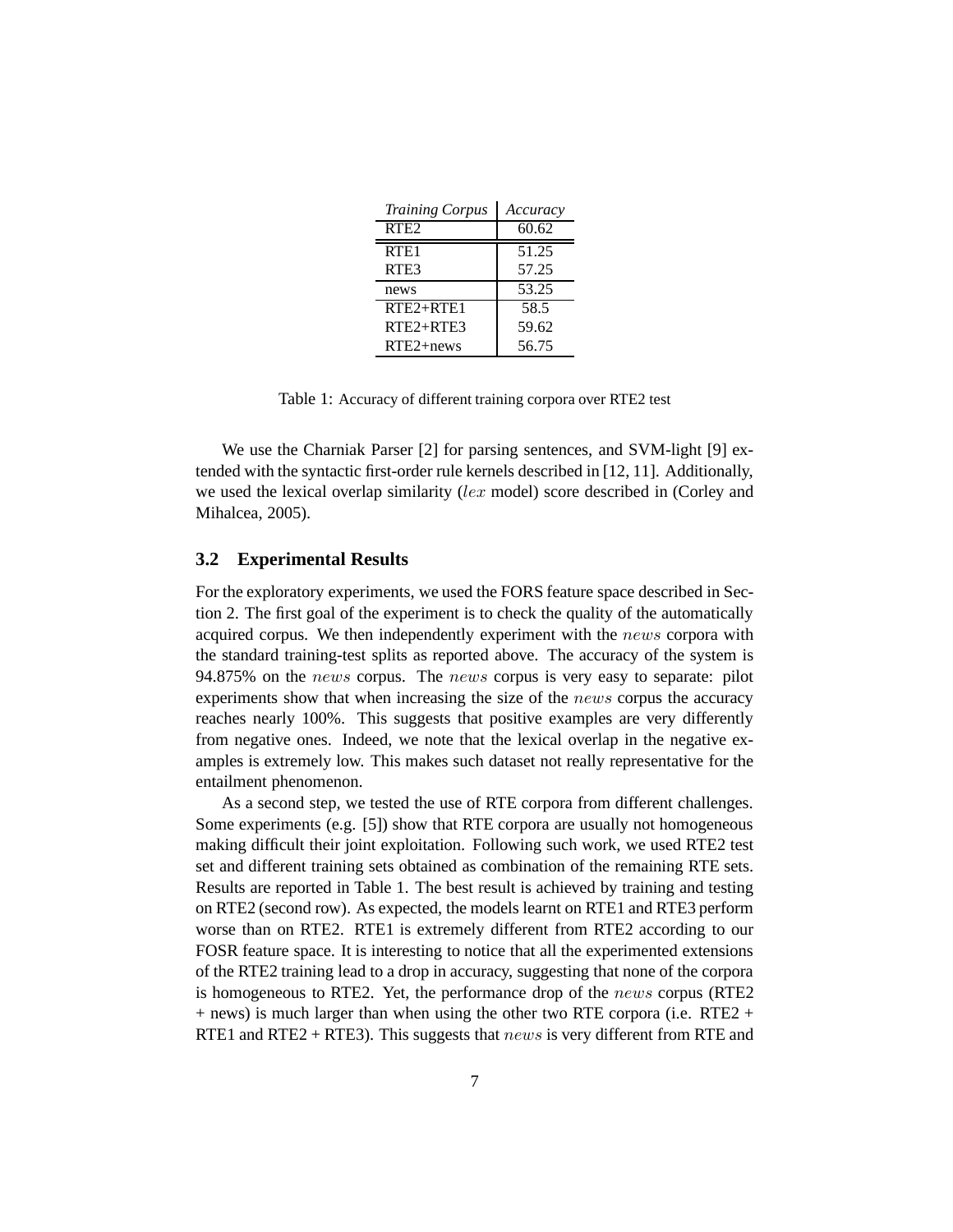| <b>Run</b> | Training             |       | Accuracy Average Precision |
|------------|----------------------|-------|----------------------------|
|            | $RTE1 + RTE2 + RTE3$ | 0.563 | 0.5619                     |
|            | $RTE2+RTE3$          | 0.59  | 0.6287                     |
|            | RTE3                 | 0.586 | 0.603                      |

Table 2: Result submission

cannot be used to improve our systems.

### **3.3 Submission results**

The results of the submission are presented in Tab. 2. Here the model used is the FORS feature space combined with the lexical feature space. As expected the results are lower than those obtained in the other years since we expected RTE4 test data different from previous the one developed previous challenges. The best result has been obtained excluding RTE1 from the learning set.

### **Acknowledgments**

This work has been partially supported by the European Commission - LIVING-KNOWLEDGE project, Grant agreement no.: 231126.

## **References**

- [1] Roy Bar-Haim, Ido Dagan, Bill Dolan, Lisa Ferro, Danilo Giampiccolo, and Idan Magnini, Bernardo Szpektor. The second pascal recognising textual entailment challenge. In *Proceedings of the Second PASCAL Challenges Workshop on Recognising Textual Entailment*. Venice, Italy, 2006.
- [2] Eugene Charniak. A maximum-entropy-inspired parser. In *Proc. of the 1st NAACL*, pages 132–139. Seattle, Washington, 2000.
- [3] Michael Collins and Nigel Duffy. New ranking algorithms for parsing and tagging: Kernels over discrete structures, and the voted perceptron. In *Proceedings of ACL02*. 2002.
- [4] Ido Dagan, Oren Glickman, and Bernardo Magnini. The pascal recognising textual entailment challenge. In Quionero-Candela et al., editor, *LNAI 3944: MLCW 2005*, pages 177–190. Springer-Verlag, Milan, Italy, 2006.